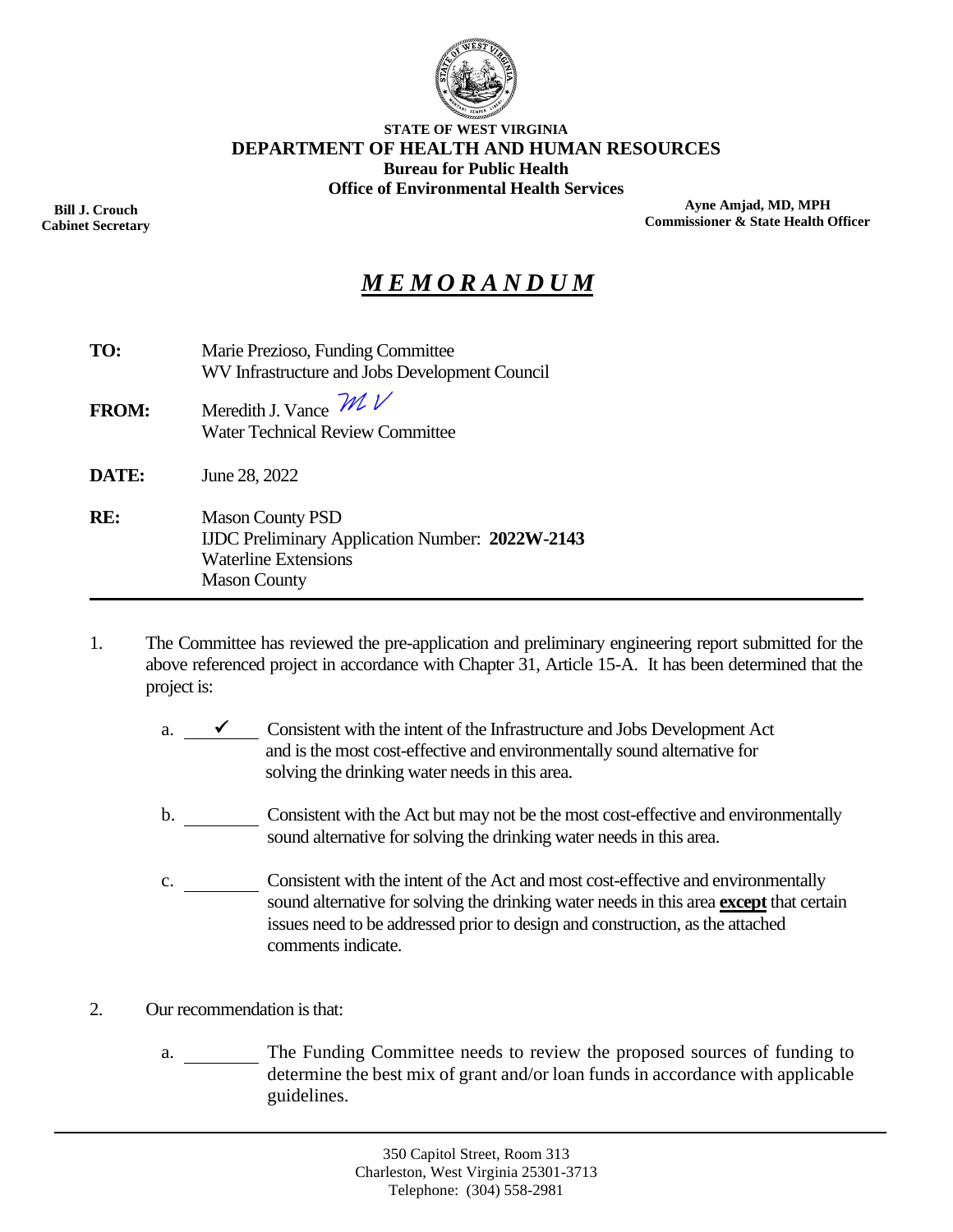Mason County PSD Project No.: **2022W-2143** June 28, 2022 Page 2

- b.  $\overline{\phantom{a}}$  The Funding Committee should recommend that Council approve the proposed project and its funding plan.
- c. The Funding Committee does not need to review the funding assumptions on this project because of deficiencies in the application. The proposed project funding should be postponed until technical comments have been resolved.
- d. The project to be referred to the Consolidation Committee.
- 3. Other remarks:

## **PSC Comment:**

- 1. Using Scenario 1, the preferred funding package consisting of a Mason County Commission Grant of **\$1,500,000**, the proposed rates of **\$43.95 for 3,4000 gallons** will provide a cash flow surplus of **\$176,674** and debt service coverage of **185.85%.**
- 2. The Scenario 2, alternate loan package has not been shown given the proposed funding for this project of a **\$1,500,000** Grant from the Mason County Commission is committed.

pc: To be distributed at the Funding Committee Meeting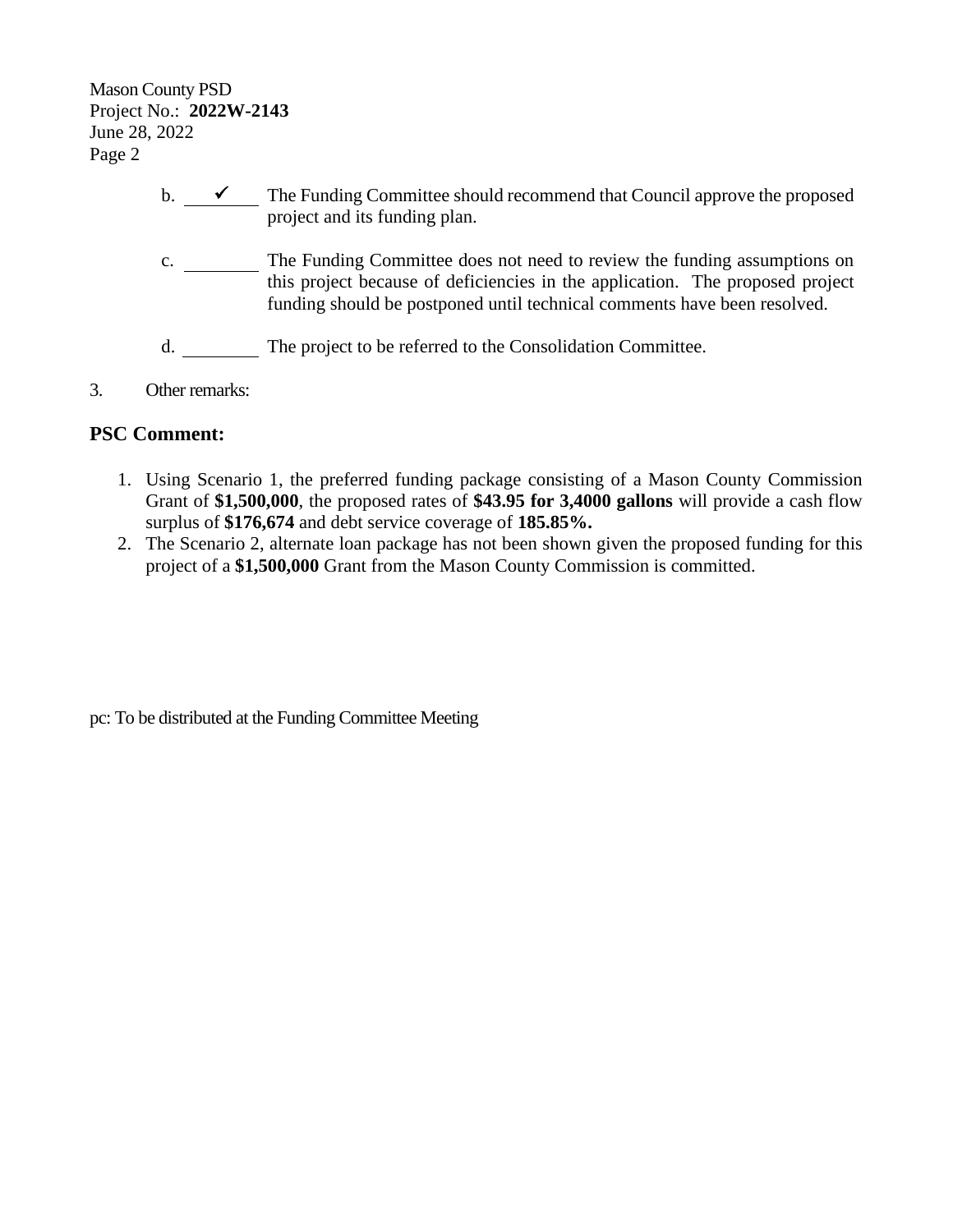

#### **STATE OF WEST VIRGINIA DEPARTMENT OF HEALTH AND HUMAN RESOURCES Bureau for Public Health Office of Environmental Health Services**

**Bill J. Crouch Cabinet Secretary** ––

**Ayne Amjad, MD, MPH Commissioner & State Health Officer**

# *M E M O R A N D U M*

| TO:             | Meredith J. Vance, Director<br><b>Environmental Engineering Division</b>              |
|-----------------|---------------------------------------------------------------------------------------|
| <b>FROM:</b>    | William Herold, P.E.<br>Infrastructure & Capacity Development                         |
| <b>DATE:</b>    | June 28, 2022                                                                         |
| <b>SUBJECT:</b> | <b>Mason County PSD</b><br>IJDC Application-2022W-2143<br><b>Waterline Extensions</b> |

Mason County

#### **Recommendation:**

This preliminary application appears technically feasible and is recommended to be forwarded to the Funding Committee.

#### **Project Scope:**

This Preliminary Application is to extend water service to 28 new customers in the Kanawha Road, Flatfoot Road, and Duncan Creek areas of Mason County. The project will consist of the installation of approximately 16,625 LF of 8", 11,520 LF of 4" and 4,110 LF of 2" water line and all valves and appurtenances.

The cost per customer is **\$53,571** for the project. The total project cost is **\$1,500,000** (Mason County Commission-ARPA: **\$1,500,000)**.

#### **Need for the Project:**

The PER indicates the Kanawha Road, Flatfoot Road and Duncan Creek areas are served by individual private water wells many of which have quantity & quality problems.

#### **Concerns:**

None.

#### **Permits:**

A permit **will be** required from the WV Bureau for Public Health prior to construction.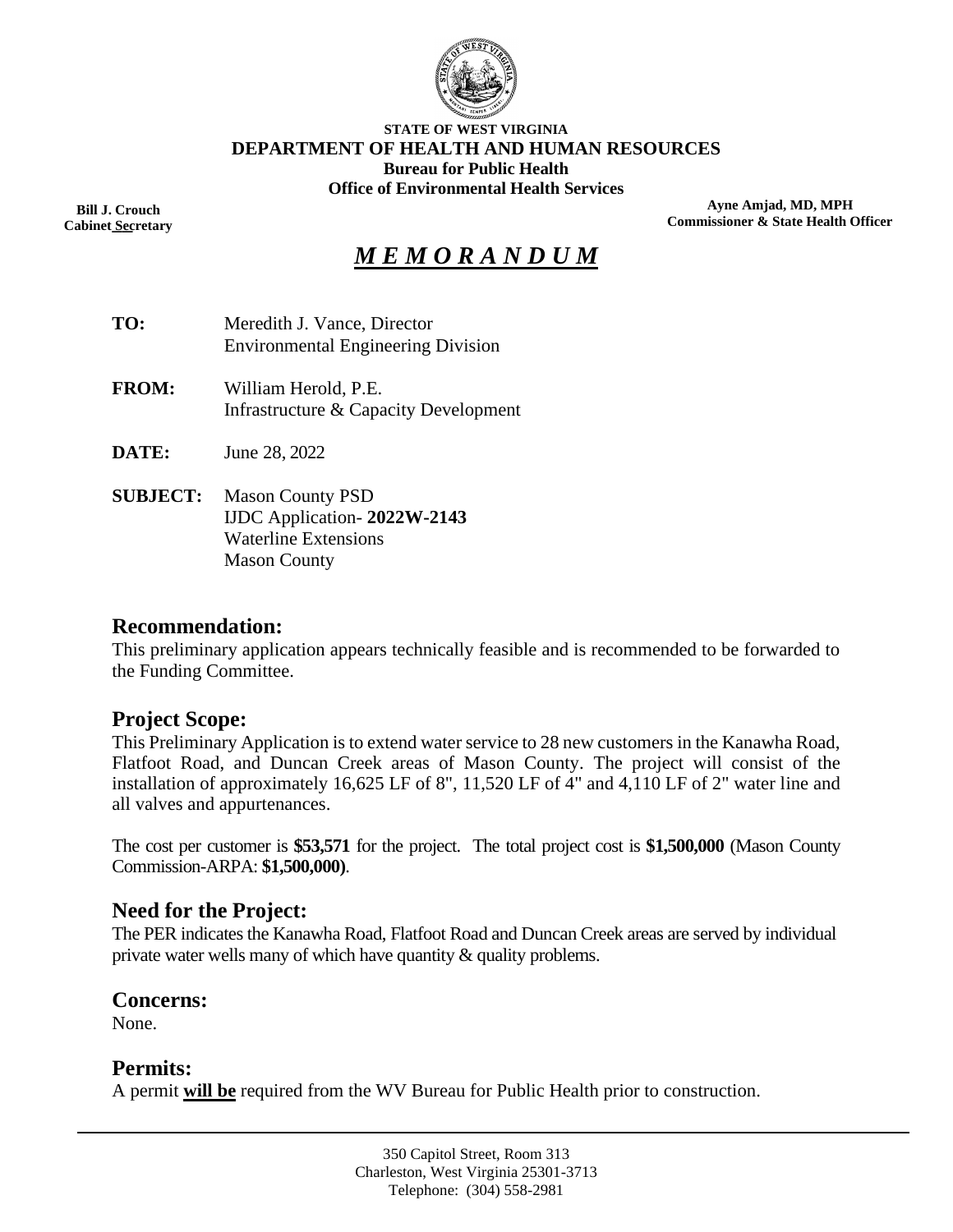Mason County PSD Project No.: **2022W-2143** June 28, 2022 Page 2

Construction activities with a disturbed area of one (1) acre or greater are required to register for the NPDES Storm Water Construction General Permit No. WV0115924.

A permit for stream crossings may be required.

A Certificate of Convenience and Necessity may not be required from the PSC.

A permit from the WV Division of Highways will be required for the construction activities that will take place within WVDOH right-of-way.

**Engineering:** 6.62% for design, 15.36% for total.

The Design Fees vs. Construction Cost for new construction is below both the average complexity curve and the very complex curve. The Design Fees vs. Construction Cost for modifications is below both the average complexity curve and the very complex curve. The Total Fees vs. Construction Cost for new construction is above the average complexity curve and the below very complex curve. The Total Fees vs. Construction Cost for modified construction is above the average complexity curve and below the very complex curve. A fee waiver **will not be** required for this project.

#### **Asset Management Plan and Annual Maintenance Audit:**

The system marked the question in the application concerning an asset management plan as "no". The Mason County PSD does not currently have an approved Asset Management Plan on file with the BPH. The application indicates that the annual maintenance audit for the current year has been completed.

#### **Capacity Development:**

The question about having had a capacity development assessment (CDA) within the last 5 years was marked as yes. A CDA was performed at Mason County PSD in September 2021.

Additional information that may be helpful to the IJDC in their decisions regarding approval of funding requests for the system relates to the systems' overall compliance.

Mason Co PSD – Ashton (WV3302717,) Mason Co PSD- Foglesong (WV3302715,) Mason County PSD-Camp Conley (WV3302702,) Mason Co PSD-Crab Creek (WV3302714,) Mason Co PSD-Lakin Dist (WV3302712,) and Mason Co PSD- Letart (WV3302713) all have a score of zero on the ETT report for the January 2022 quarter. This score is below EPA's action level of  $> 11$ .

Mason Co PSD - J2Y35 (WV3302705) has a score of two on the January 2022 ETT report. This score is below EPA's action level of  $> 11$ 

Based information from the Municipal Bond Commission, as of May 2022, Mason County PSD is current on their water reserve funding requirements.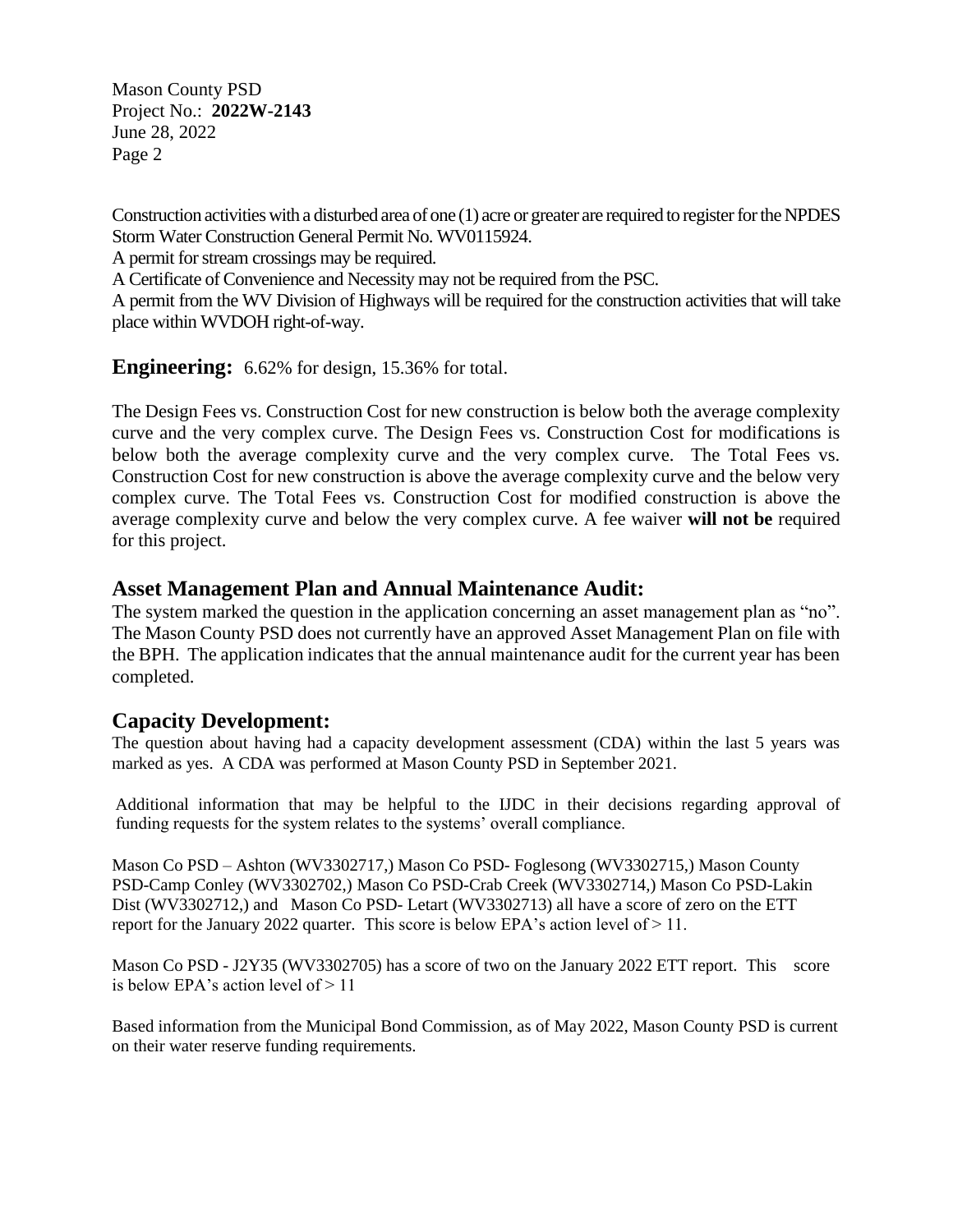Mason County PSD Project No.: **2022W-2143** June 28, 2022 Page 3

# **IJDC Ranking:**

- Public Health Benefit: 5
- Compliance: 0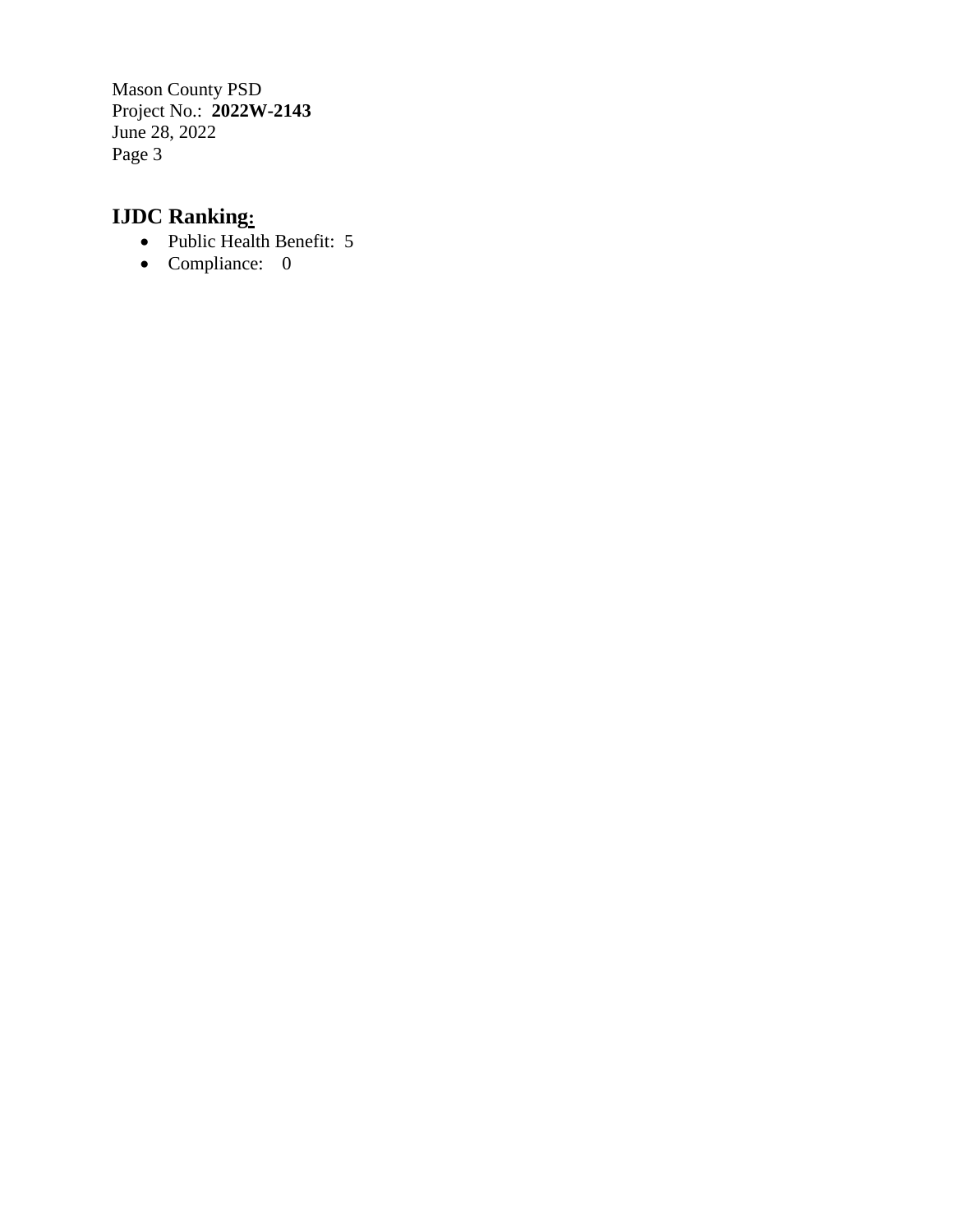# **Public Service Commission** of West Virginia

201 Brooks Street, P.O. Box 812 Charleston, West Virginia 25323



Stephanie D. Hickerson Office of Environmental Health Services 350 Capitol Street, Room 313 Charleston, West Virginia 25301-3713

> **Public Service Commission Staff Review Comments** Re: Application No. 2022W-2143 Mason County PSD (Water) **Infrastructure Preliminary Application**

Dear Ms. Hickerson:

As requested, the Technical Staff of the Public Service Commission of West Virginia has completed its review of the above-referenced Infrastructure application. In light of Technical Staff's comments enclosed herewith, we are recommending the application be:

X forwarded to the Funding Committee

forwarded to the Consolidation Committee

 $\frac{1}{\sqrt{1-\frac{1}{\sqrt{1-\frac{1}{\sqrt{1-\frac{1}{\sqrt{1-\frac{1}{\sqrt{1-\frac{1}{\sqrt{1-\frac{1}{\sqrt{1-\frac{1}{\sqrt{1-\frac{1}{\sqrt{1-\frac{1}{\sqrt{1-\frac{1}{\sqrt{1-\frac{1}{\sqrt{1-\frac{1}{\sqrt{1-\frac{1}{\sqrt{1-\frac{1}{\sqrt{1-\frac{1}{\sqrt{1-\frac{1}{\sqrt{1-\frac{1}{\sqrt{1-\frac{1}{\sqrt{1-\frac{1}{\sqrt{1-\frac{1}{\sqrt{1-\frac{1}{\sqrt{1-\frac{1}{\sqrt{1-\frac{1}{\sqrt{1-\frac{1$ 

Please advise if you have any questions.

Sincerely,

Jonathan M. Sawler

Jonathan M. Fowler, P.E. **Engineering Division** 

Phone: (304) 340-0300 Fax: (304) 340-0325

 $JMF:vb$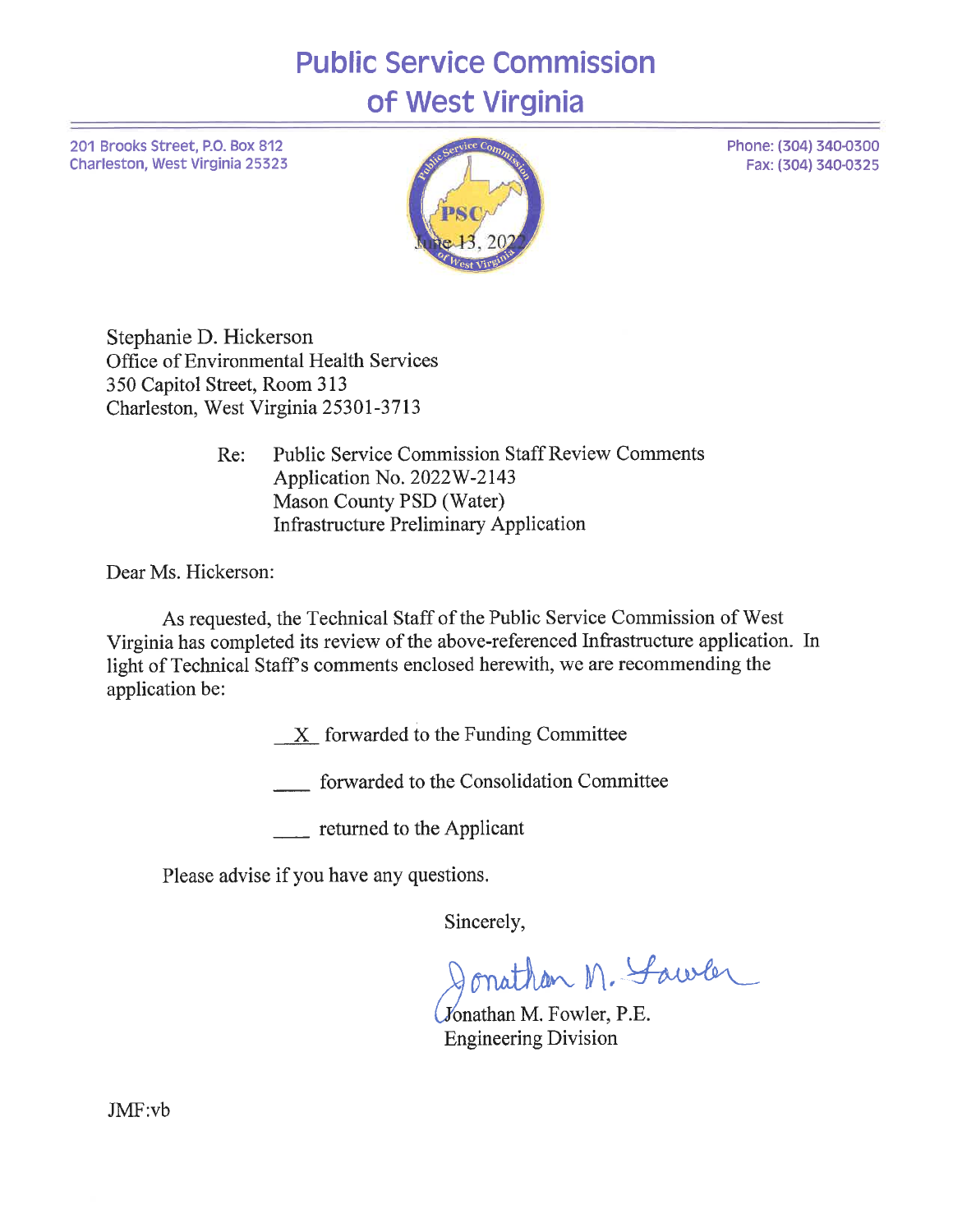## PUBLIC SERVICE COMMISSION STAFF **TECHNICAL REVIEW**

| DATE:                   | June 10, 2022                                                                                                                                                                                                                                                                                              |                                         |  |  |  |  |  |
|-------------------------|------------------------------------------------------------------------------------------------------------------------------------------------------------------------------------------------------------------------------------------------------------------------------------------------------------|-----------------------------------------|--|--|--|--|--|
| <b>PROJECT SPONSOR:</b> | MASON COUNTY PUBLIC SERVICE DISTRICT -<br>WATER                                                                                                                                                                                                                                                            |                                         |  |  |  |  |  |
|                         | <b>PROJECT SUMMARY:</b> This project will extend public water service to 28 residences<br>in the Kanawha Road (SR 817); Flatfoot Road (72/1), and<br>Duncan Creek (CR/2) areas of Mason County, including fire<br>protection on SR 817. Construction includes 32,000LF of 8"<br>and smaller diameter pipe. |                                         |  |  |  |  |  |
|                         | <b>PROPOSED FUNDING:</b> Mason County Commission Grant<br>\$1,500,000<br>Total<br>\$1,500,000                                                                                                                                                                                                              |                                         |  |  |  |  |  |
| <b>CURRENT/PROPOSED</b> |                                                                                                                                                                                                                                                                                                            |                                         |  |  |  |  |  |
| <b>RATES:</b>           | $3,400$ gallons<br>\$43.95<br>4,000 gallons<br>\$49.80                                                                                                                                                                                                                                                     |                                         |  |  |  |  |  |
|                         | Application No. 2022W-2143                                                                                                                                                                                                                                                                                 |                                         |  |  |  |  |  |
| <b>RECOMMENDATION:</b>  | X forward to the Funding Committee.                                                                                                                                                                                                                                                                        |                                         |  |  |  |  |  |
|                         |                                                                                                                                                                                                                                                                                                            | forward to the Consolidation Committee. |  |  |  |  |  |
|                         |                                                                                                                                                                                                                                                                                                            | return to the Applicant.                |  |  |  |  |  |

#### **FINANCIAL: Alex Kovarik**

- 1. Current rates (\$43.95 for 3,400 gallons) are above the rate attributable to 1.25% (\$37.97) of the Median Household Income (MHI), but below the rates attributable to 1.5% (\$45.56), 1.75% (\$53.15) and 2.0% (\$60.75) of the MHI. Increasing current rates to 1.5%, 1.75% and 2.0% of the MHI would provide additional revenues of \$142,645, \$815,407 and \$1,488,169 respectively.
- 2. Using Scenario 1, the preferred funding package consisting of a Mason County Commission Grant of \$1,500,000, proposed rates (\$43.95 for 3,400 gallons) will provide a cash flow surplus of \$176,674 and debt service coverage of 185.85%.
- 3. The Scenario 2, alternate loan package has not been shown given the proposed funding for this project of a \$1,500,000 Grant from the Mason County Commission is committed.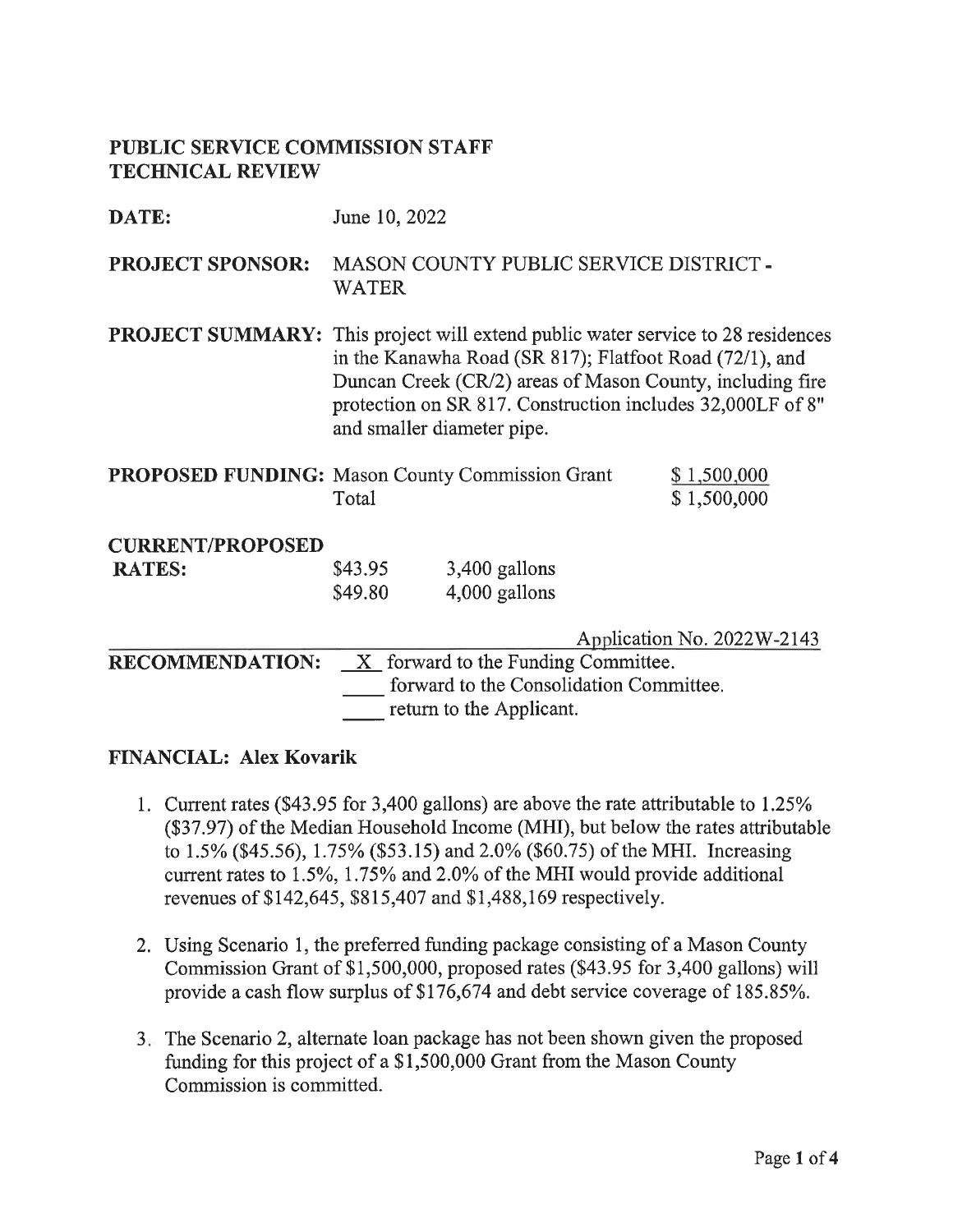## 4. NOTES TO COMMENTS

- A. Staff's detailed adjustments are listed on Attachment A for Scenario 1 (Preferred Funding Package).
- B. Staff prepared the attached Cash Flow Analysis utilizing information from the Annual Report for the Fiscal Year Ended June 30, 2021, and the applicant's Cash Flow Statements submitted with the application.
- C. The Applicant is requesting a waiver of the Rule 42 Exhibit requirement.
- D. Senate Bill 234, effective June 12, 2015, required water and sewer utilities that are political subdivisions of the state to maintain a cash working capital reserve in an amount of no less than one-eighth (1/8) of actual annual operation and maintenance expenses. It should be noted that the cash flows provided by the project sponsor include funding for the 1/8 cash working capital reserve. Staff accepted that amount in its analyses. However, this amount may be reviewed by the Commission in future filings in accordance with Public Service Commission General Order 183.11.
- E. The Public Service District should carefully evaluate its revenue requirements before pursuing a rate increase in order to ensure that rates are sufficient to provide a reasonable surplus and meet coverage requirements. Staff notes that the District is a political subdivision of the state and it has at least 4,500 customers and annual gross revenues of \$3 million or more. Therefore, in accordance with Senate Bill 234, effective June 12, 2015, the Commission has no jurisdiction regarding the District's rates pursuant to WV Code 24-2-4a and WV Code 16-13A-9. However, the Commission does have jurisdiction pursuant to WV Code  $24-2-1$  (b)(6) for the investigation and resolution of disputes involving political subdivisions of the state regarding inter-utility agreements, rates, fees and charges, service areas and contested utility combinations.

## **ENGINEERING:** Mansour Mashayekhi

1. This project may not require a Certificate of Convenience and Necessity from the PSC. The utility should consult with Staff per General Order 246 for such determination. If a Certificate is required then the utility should reference this application number on the PSC's Form No. 4 when its application is filed at the Commission given the requirement of West Virginia Code §24-2-11 (c) and (e) *et* seq.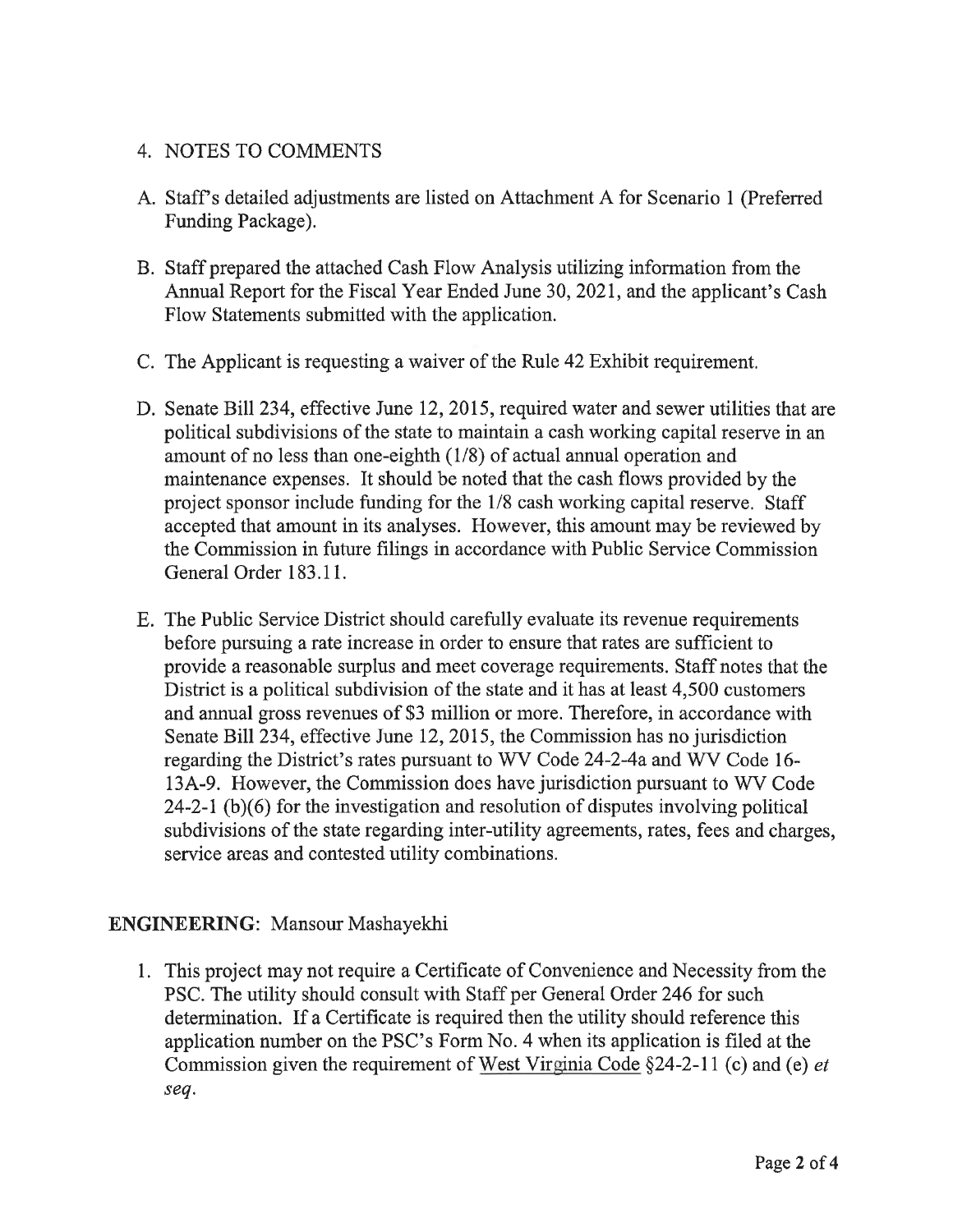- 2. Scope: This extension will consist of approximately 11,500 L.F. of 4-inch pipe that will terminate about 4,000 feet north of the intersection of Flatfoot Road and Millstone Road (County Route 72). The Duncan Creek Road neighborhood will be serviced by approximately 4,000 L.F. of 2-inch pipe extending north from the end of the existing system. A local landowner will surrender a privately installed two-inch waterline to the District as part of the extension. The private waterline was installed with some oversight by the District. The extension will terminate along Potts Road (County Route 27/8) just past its intersection with Duncan Creek Road. The construction will also include fire protection of those areas. The estimated cost of the project is \$1,500,000. The proposed project will be funded solely by the Mason County commission through the American Rescue Plan Act  $(ARPA).$
- 3. Need for Project: This project extends water to previously unserved areas in the county and may help accommodate some of the much-needed expansion of housing stock in Mason County.
- 4. Customer Density: The PSD currently serving approximately 6,000 existing customers. The project will extend water service to approximately 28 new customers. The project density for new customers will be approximately 9.5 new customers-per-mile which is acceptable.
- 5. Cost per Customer: The project is both an improvement and a new extension task. Based upon the estimated project cost of \$1,500,000, and having approximately 6,000 existing customers plus an additional 28 new customers (total  $= 6,028$ , the cost per customer is approximately \$250 which is certainly acceptable. However, the project is entirely grant funded, therefore, existing and new customers bear no capital project cost expenses.
- 6. Project Feasibility: This project appears to be technically feasible and poses little technical risk.
- 7. Project Alternatives: Alternative-1 (Extending the Current Waterline System). No other alternatives are deemed technically feasible. This includes a "No Action" alternative which does not address the core issues of the PSD. Other possible alternatives, including creating small separate systems to supply these small communities, are needlessly cost prohibitive. The selected alternative is clearly Alternative-1. Staff has no objection to the proposed scope.
- 8. Permits Required: The project will require the following permits and approvals: WV Bureau for Public Health permit, WV Division of Highways occupation permit, NPDES Notice of Intent, and US Army Corps of Engineers permit.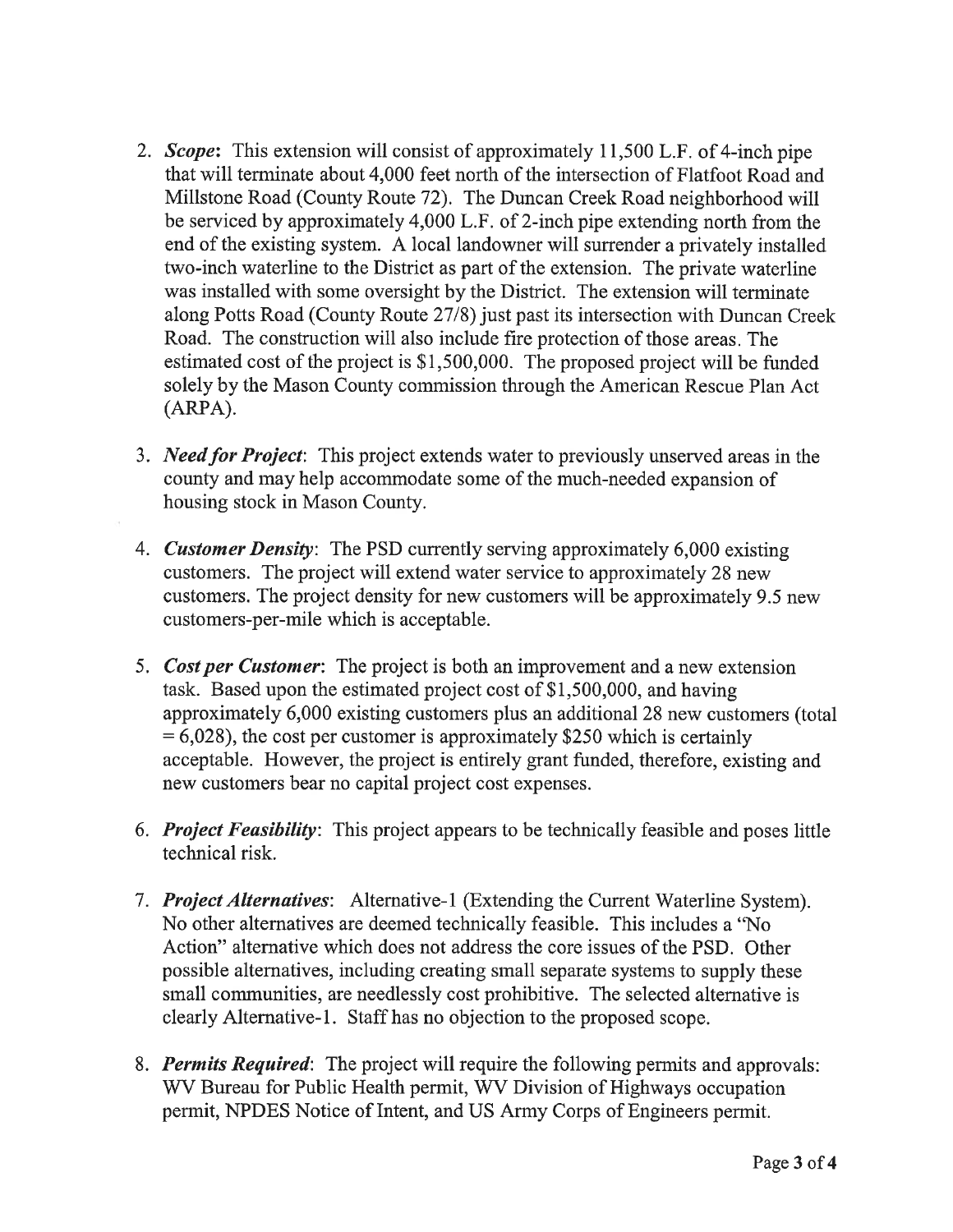- 9. *Consolidation*: There are no consolidation issues with the selected alternative.
- 10. Inconsistencies: None was noticed for this project.
- 11. Operation and Maintenance (O&M) Expenses: The project's O&M expenses is expected to increase by approximately \$5,425 to a total annual expense of \$2,763,890 (Rule 42 pro-forma adjustments).
- 12. Engineering Agreement: The applicant has provided documentation relative to compliance with West Virginia Code §5G-1-1, et seq. Based on the filing, the total design fees for engineering are \$82,000 at estimated construction cost of \$1,239,537. This is approximately 6.62% of the construction costs as shown on the application.

| <b>13. Preliminary Project Ranking</b> |  |     |  |  |  |  |
|----------------------------------------|--|-----|--|--|--|--|
| O & M Capabilities                     |  |     |  |  |  |  |
| Performance Measures:                  |  | Pt. |  |  |  |  |
| <b>Asset Management:</b>               |  | Pt  |  |  |  |  |
| <b>Environmental Management:</b>       |  | Pt  |  |  |  |  |
| Readiness to Proceed:                  |  | Pt  |  |  |  |  |
| <b>Cost Effectiveness:</b>             |  |     |  |  |  |  |
| Compliance with PSC Orders:            |  |     |  |  |  |  |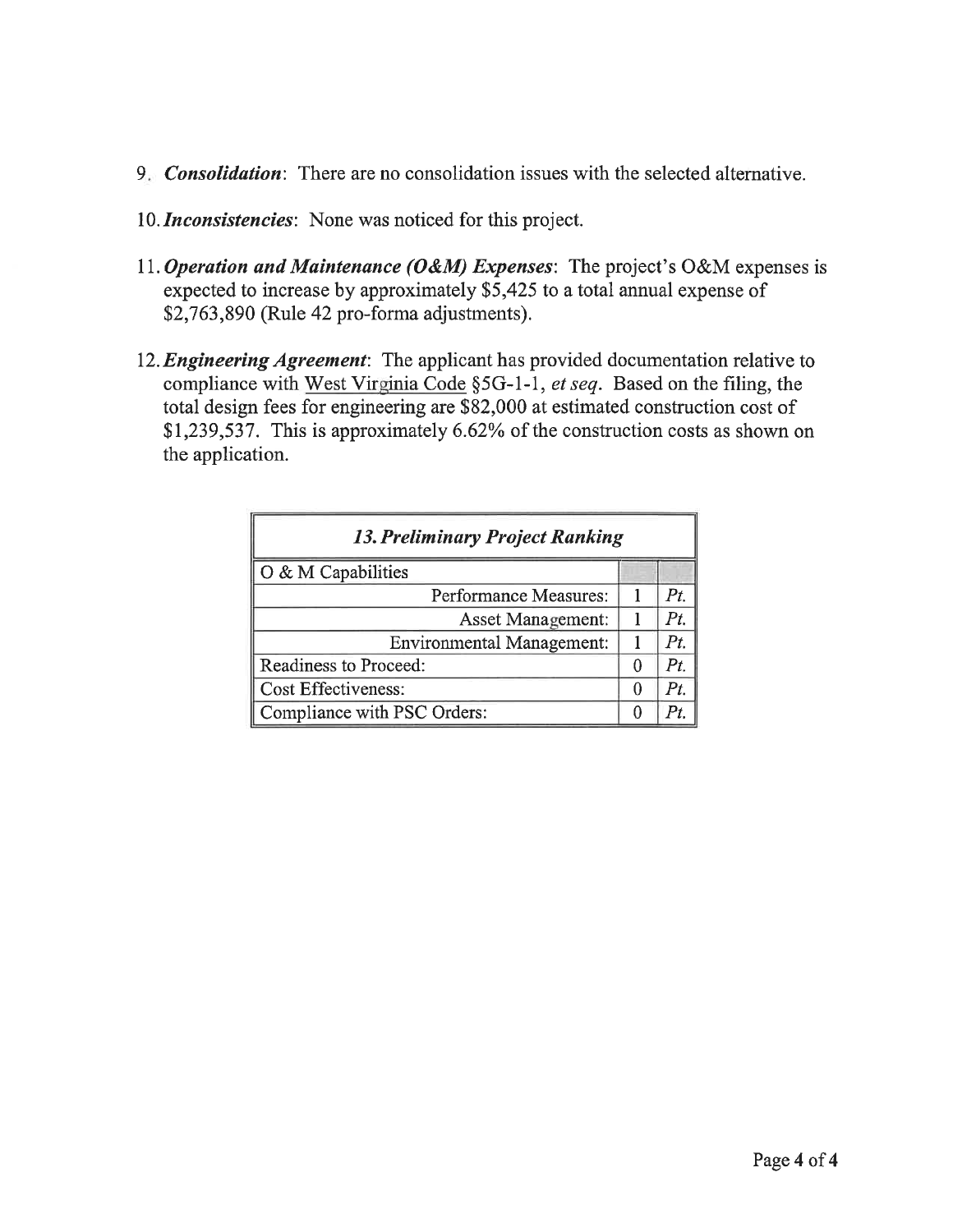#### MASON COUNTY PUBLIC SERVICE DISTRICT - WATER CASH FLOW ANALYSIS YEAR ENDED: June 30, 2021 APPLICATION NO: 2022W-2143

#### PREFERRED FUNDING PACKAGE **SCENARIO 1**

| June 10, 2022                          | Rule 42<br>Going Level                   | Rule 42<br>Proforma             |                      |     |                       |
|----------------------------------------|------------------------------------------|---------------------------------|----------------------|-----|-----------------------|
|                                        | Per Application<br><b>Before Project</b> | Per Application<br>with Project | Staff<br>Adjustments |     | Per Staff<br>Analysis |
|                                        |                                          | 2                               | 3                    |     | 4                     |
|                                        | S                                        | \$                              | \$                   |     | \$                    |
| <b>AVAILABLE CASH</b>                  |                                          |                                 |                      |     |                       |
| <b>Operating Revenues</b>              | 4,018,662                                | 4,029,235                       | (345, 486)           | (1) | 3,683,749             |
| Other Operating Revenue                | 126,562                                  | 126,562                         |                      |     | 126,562               |
| SB 234 Annual Working Cash Collections |                                          |                                 | 345,486              | (2) | 345,486               |
| Interest Income & Other Misc.          | 16,342                                   | 16,342                          |                      |     | 16,342                |
| Total Cash Available                   | 4,161,566                                | 4,172,139                       |                      |     | 4,172,139             |
| OPERATING DEDUCTIONS                   |                                          |                                 |                      |     |                       |
| <b>Operating Expenses</b>              | 2,758,465                                | 2,763,890                       |                      |     | 2,763,890             |
| Taxes                                  | 71,621                                   | 71,621                          |                      |     | 71,621                |
| Total Cash Requirements Before         |                                          |                                 |                      |     |                       |
| Debt Service                           | 2,830,086                                | 2,835,511                       |                      |     | 2,835,511             |
| Cash Available for Debt Service<br>(A) | 1,331,480                                | 1,336,628                       |                      |     | 1,336,628             |
| DEBT SERVICE REQUIREMENTS              |                                          |                                 |                      |     |                       |
| Principal & Interest<br>(B)            | 719,210                                  | 719,210                         |                      |     | 719,210               |
| Other Debt                             |                                          |                                 |                      |     |                       |
| Reserve Account @ 10%                  |                                          |                                 |                      |     |                       |
| Renewal & Replacement Fund (2.5%)      | 104,039                                  | 104,303                         | (9,045)              | (3) | 95,258                |
| Total Debt Service Requirement         | 823,249                                  | 823,513                         | (9,045)              |     | 814,468               |
| SB 234 Cash Working Capital            | 344,808                                  | 345,486                         |                      |     | 345,486               |
| Remaining Cash                         | 163,423                                  | 167,629                         | 9,045                |     | 176,674               |
| Percent Coverage<br>(A) / (B)          | 185.13%                                  | 185.85%                         |                      |     | 185.85%               |
| Average rate for 3,400 gallons         | \$<br>43.95                              | \$<br>43.95                     | \$                   |     | 43.95<br>\$           |
| Average rate for 4,000 gallons         | \$<br>49.80                              | \$<br>49.80                     | \$                   |     | \$<br>49.80           |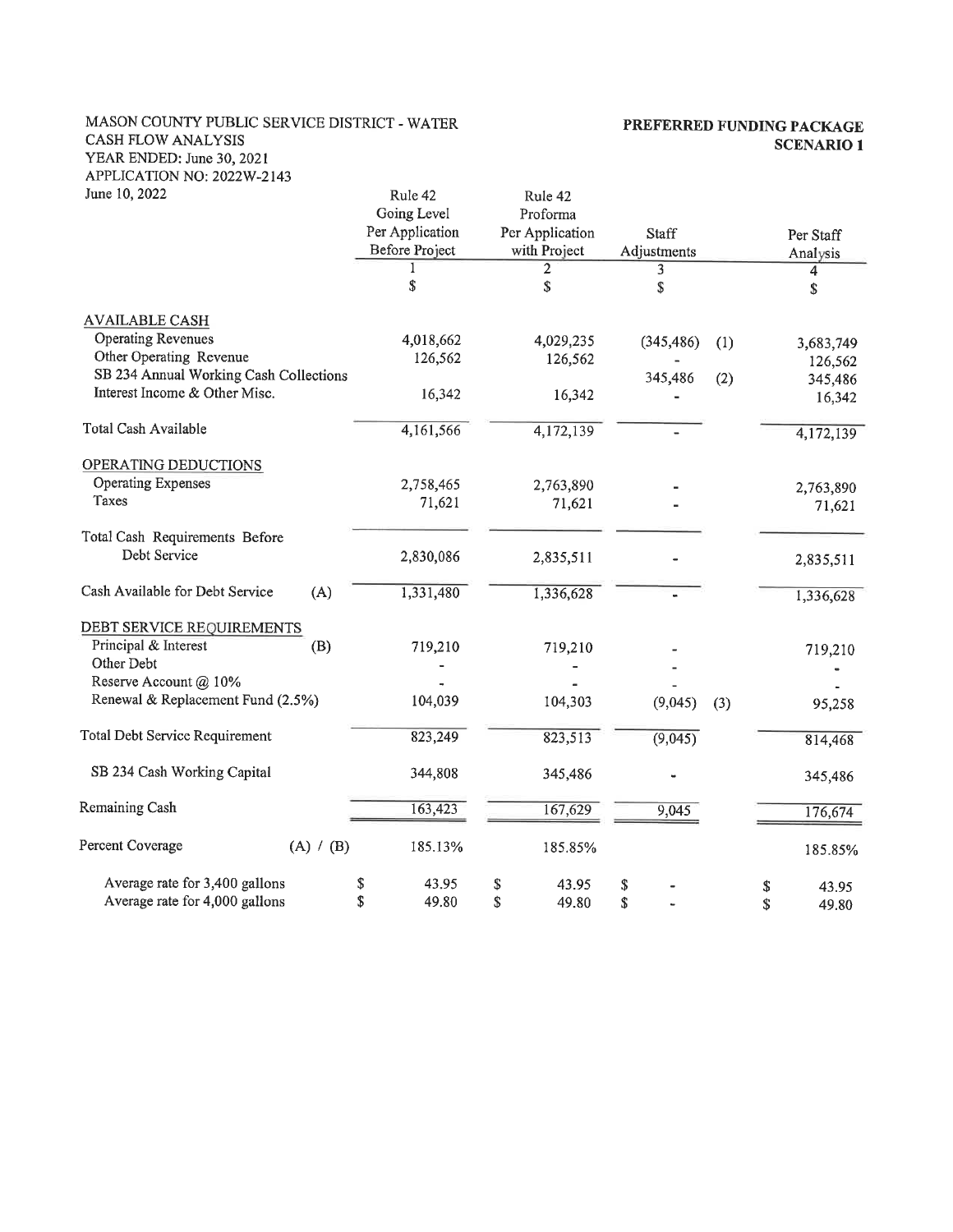MASON COUNTY PUBLIC SERVICE DISTRICT - WATER **CASH FLOW ANALYSIS** YEAR ENDED: June 30, 2021 APPLICATION NO: 2022W-2143

Attachment A PREFERRED FUNDING PACKAGE **SCENARIO 1** 

#### **Staff Adjustments**

|     | <b>Adjustment Description</b>                                                                   |                                                    | \$                     | Increase<br><decrease></decrease> |
|-----|-------------------------------------------------------------------------------------------------|----------------------------------------------------|------------------------|-----------------------------------|
| (1) | <b>Operating Revenues</b>                                                                       | Per Staff Analysis<br>Per Application with Project | 3,683,749<br>4,029,235 | (345, 486)                        |
|     | Adjust revenues in accordance with PSC General Order 183.11.                                    |                                                    |                        |                                   |
| (2) | SB 234 Annual Working Cash Collections                                                          | Per Staff Analysis<br>Per Application with Project | 345,486                | 345,486                           |
|     | Account for SB 234 (2015) funding pursuant to PSC General Order 183.11.                         |                                                    |                        |                                   |
| (3) | Renewal & Replacement Fund (2.5%)                                                               | Per Staff Analysis<br>Per Application with Project | 95,258<br>104,303      | (9,045)                           |
|     | Staff used 2.5% of the projection of "Operating & Other Revenues" as the basis of the renewal & |                                                    |                        |                                   |

proje ion or "Operating" replacement fund.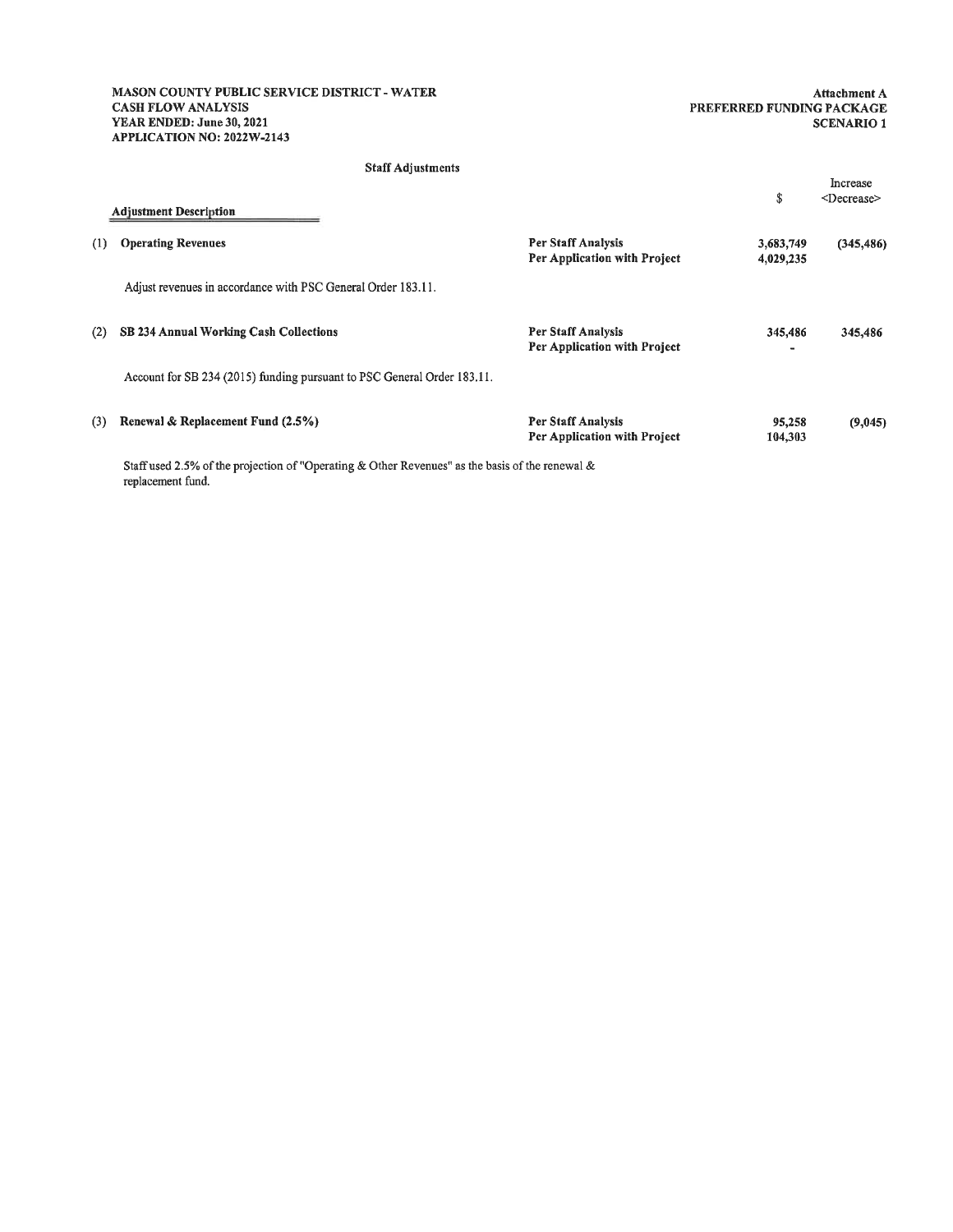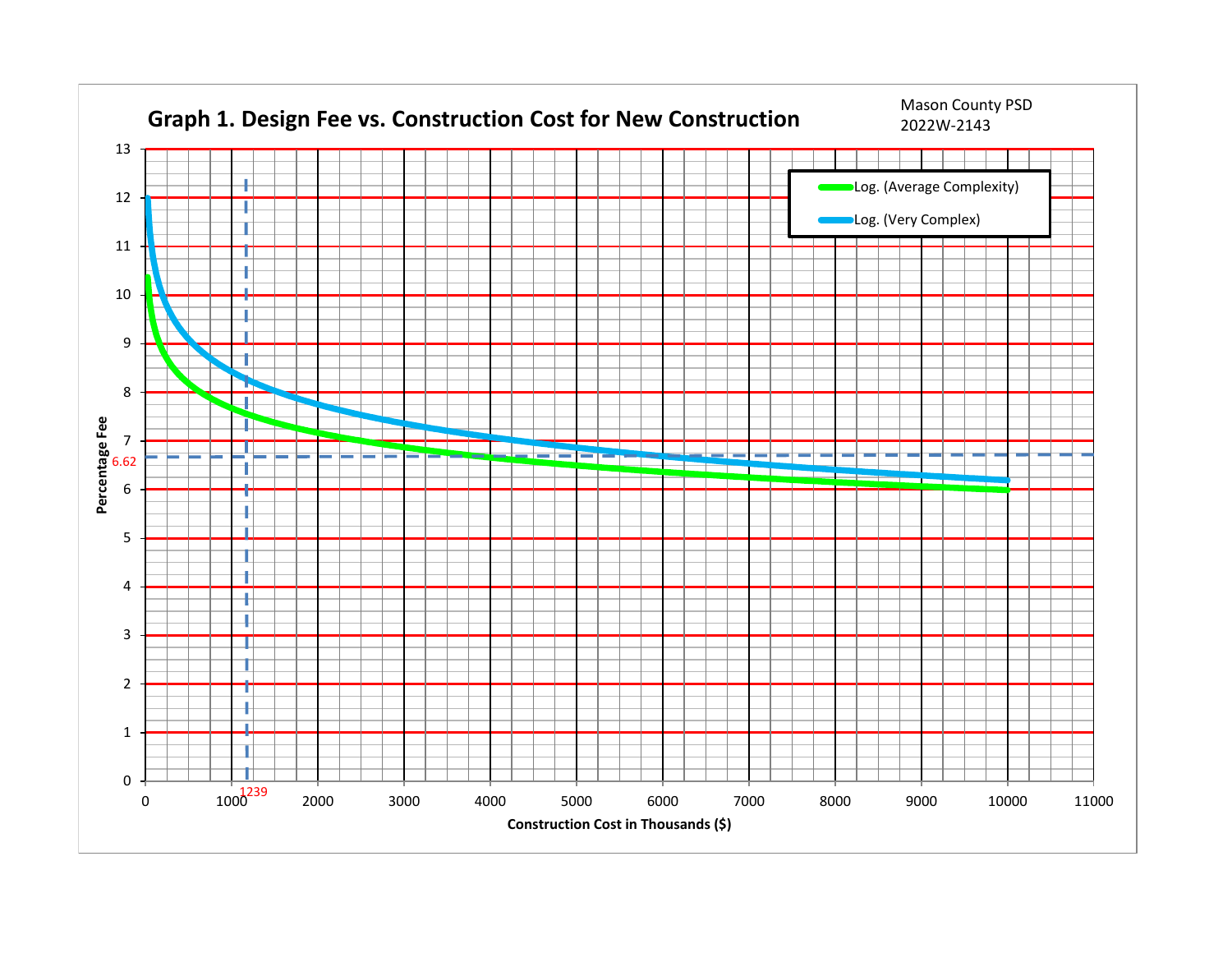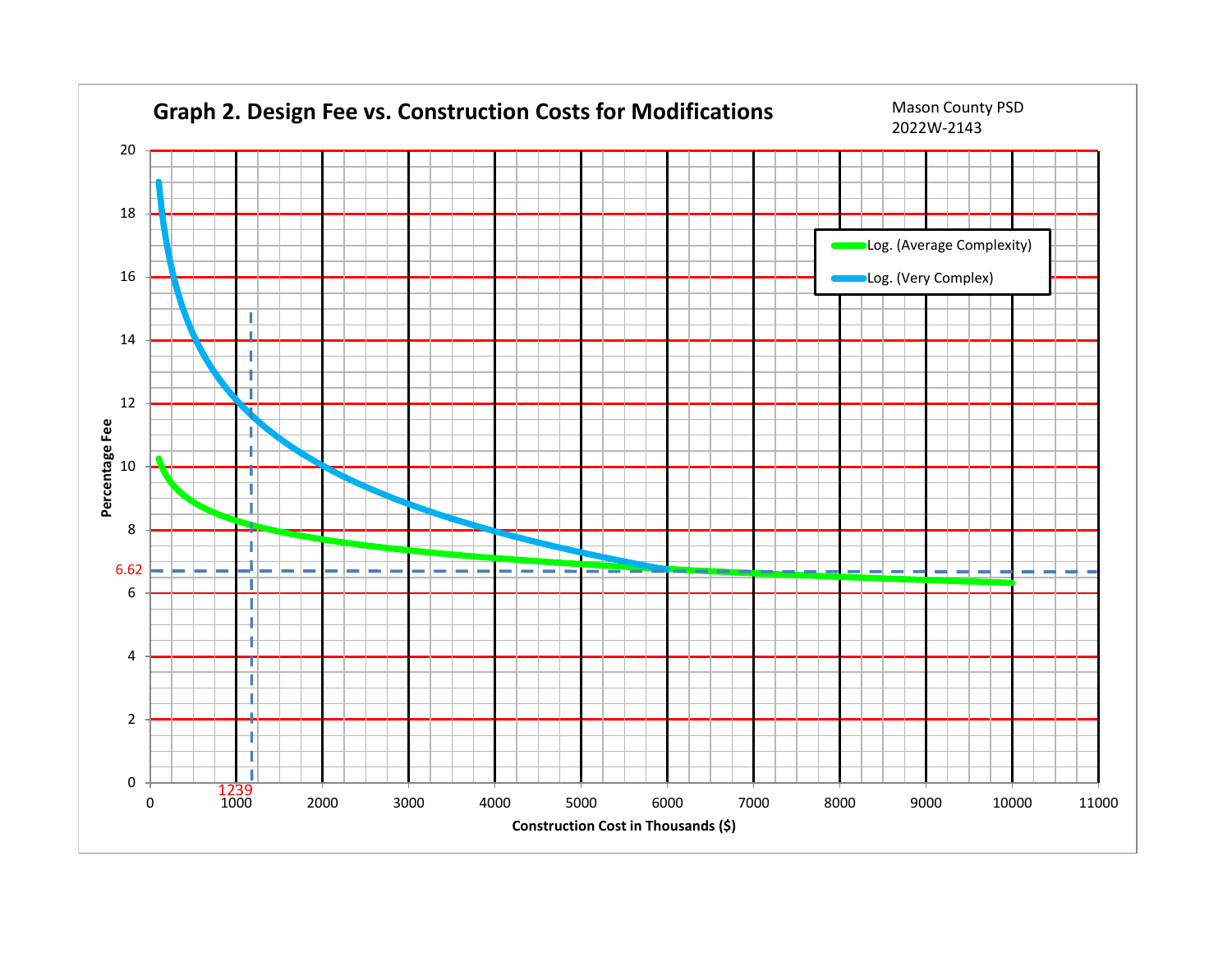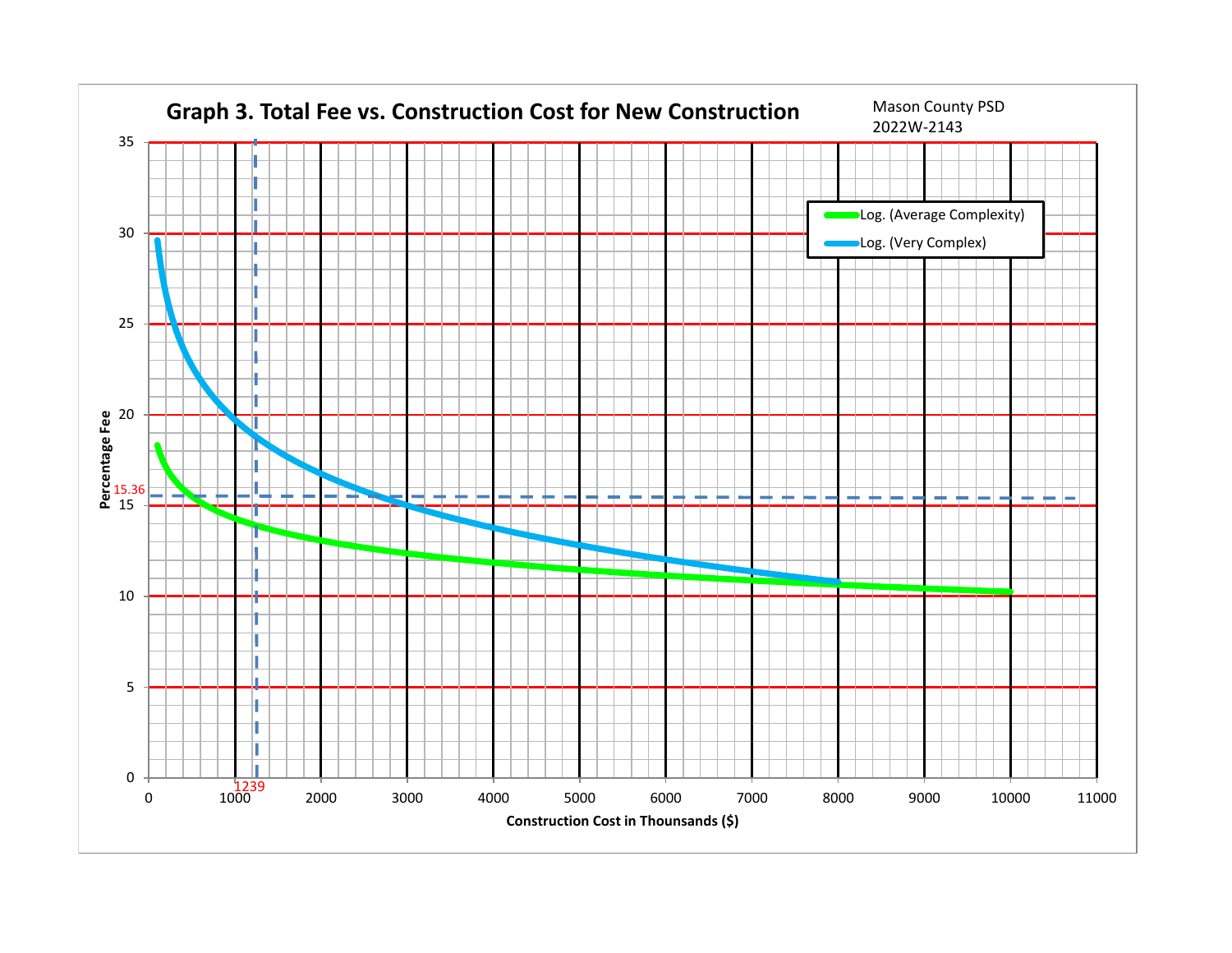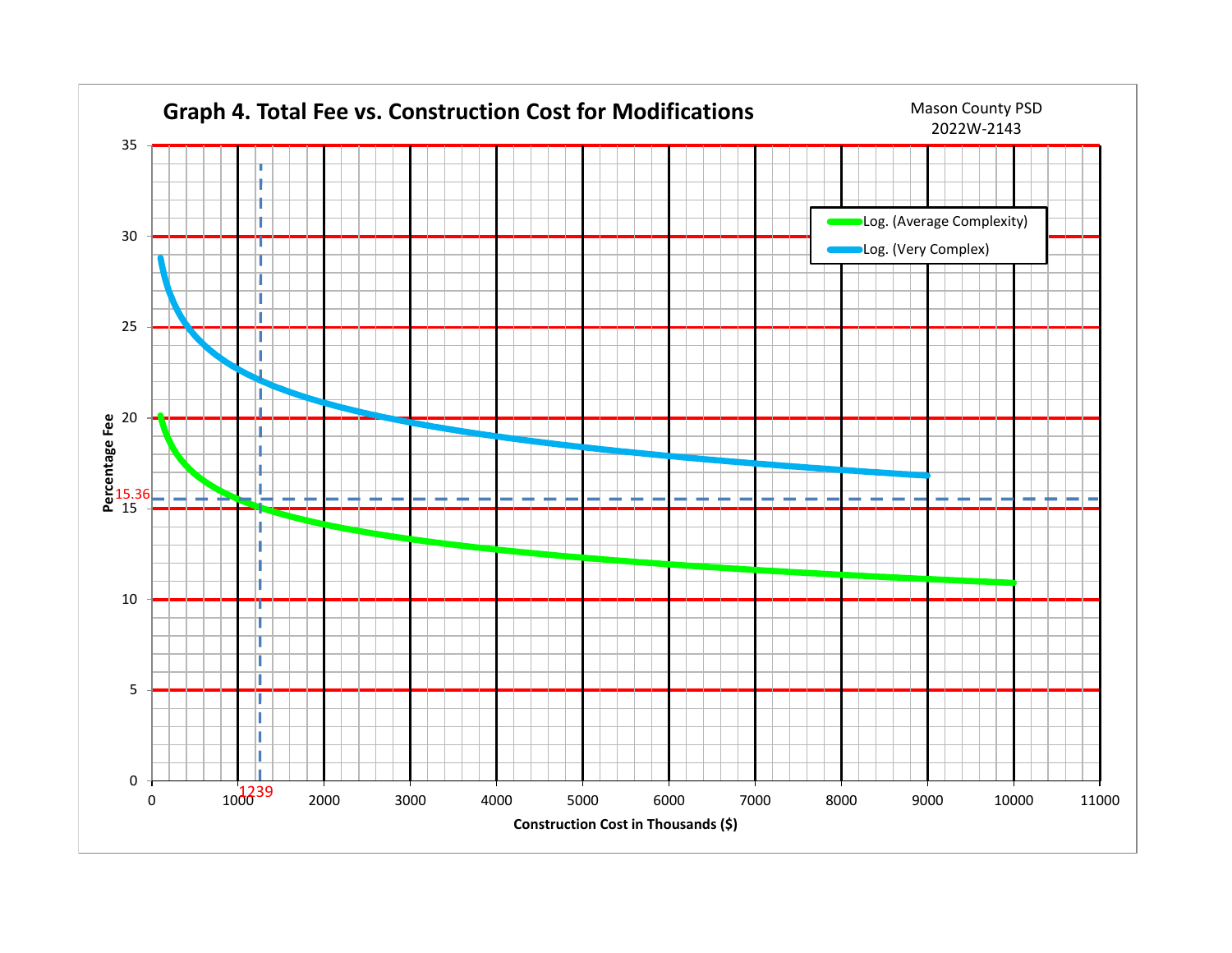

west virginia department of environmental protection

Division of Water and Waste Management 601 57th Street, SE Charleston, WV 25304-2345 Telephone: 304-926-0495 304-926-0496 Fax:

Harold D. Ward, Cabinet Secretary www.dep.wv.gov

#### MEMORANDUM

- MEMO TO: Stephanie D Hickerson, P. E. Office of Environmental Health Services Bureau for Public Health
- John M. Perkins Car FROM: Supervisor General Permits & Support Team

DATE: May 17, 2022

**SUBJECT:** Infrastructure Preliminary Application for the Mason Co. PSD (2022W-2143): Apple Grove Extension in Mason County, WV.

We have reviewed the above referenced project application information. The Mason Co. PSD purchases water from the City of Pt. Pleasant. No NPDES permit modifications are necessary.

If the Mason Co. PSD is considering repairing and painting an existing water treatment plant or storage tanks, then the scope of this project requires precautions to prevent contamination of the waters of the state. Prior to beginning any removal of old paint, the Mason Co. PSD should contact Mr. Jeremy Bandy or a member of his staff at (304)-926-0499, extension 43894 for guidance in determining whether the paint to be removed is considered a hazardous waste. If so, proper containment and disposal procedures must be followed for the paint and any material associated with the sand blasting. If it is determined that the paint is not hazardous, the Mason Co. PSD should contact Yogesh Patel or a member of his staff at (304)-926-0499, extension 43877 for proper disposal options.

Construction activities with a disturbed area of one  $(1)$  acre or greater are now required to register for the NPDES Storm Water Construction General Permit No. WV0115924 that became effective on March 9, 2019. Projects registered under the previous General Permit No. WV0115100 were automatically provided coverage under WV/NPDES General Permit No. WV0115924. For more information, they may contact Larry Board at (304)-926-0499, extension 43883.

Promoting a healthy environment.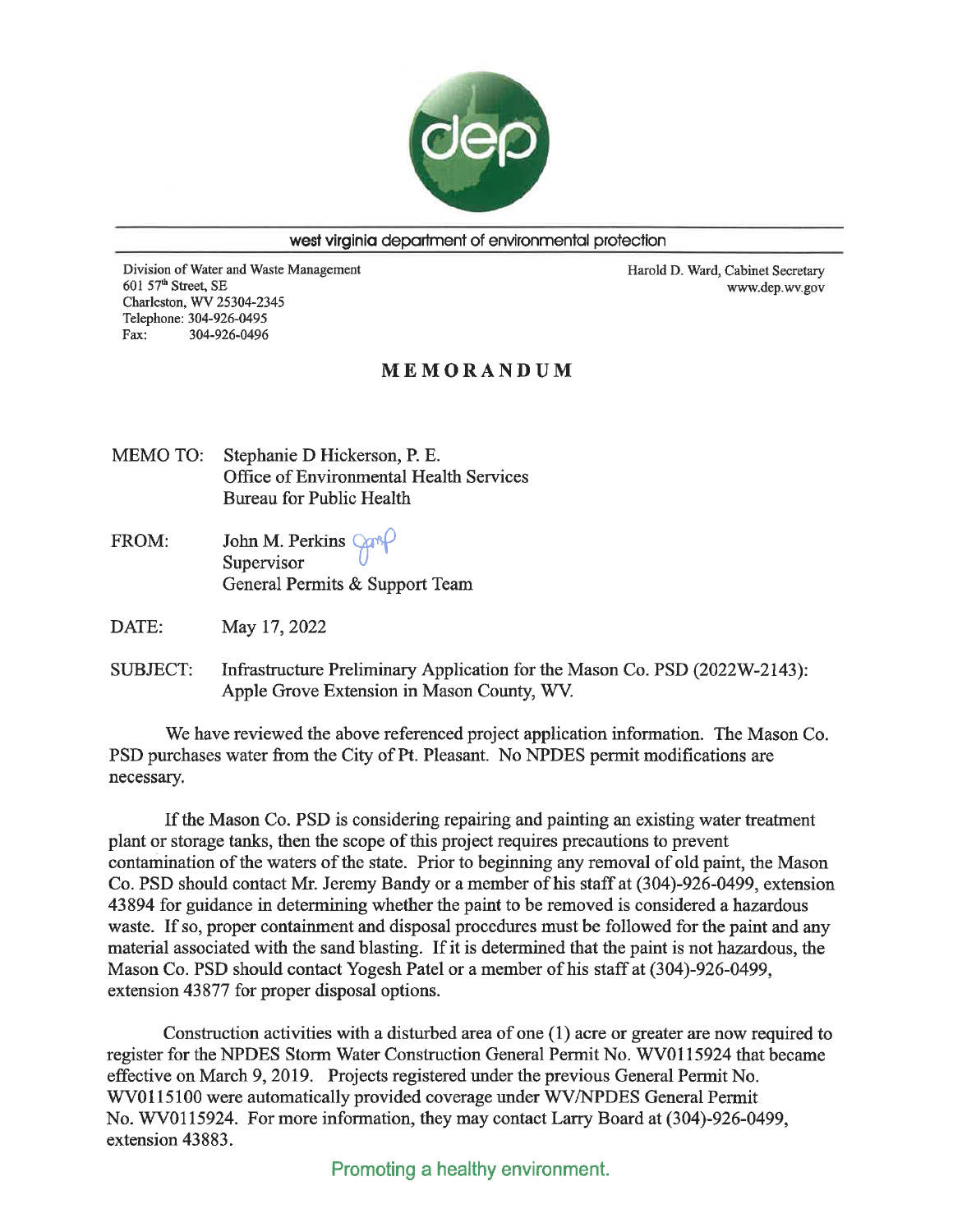In light of the above, we have no objection to this project as long as the appropriate provisions are taken to assure compliance with Chapter 22, Article 11, of the Code of West Virginia and any associated regulations. The responsible party may contact Mylinda Maddox (304) 926-0499 ext. 43825, should additional information be required.

JMP:mam

cc: Katheryn Emery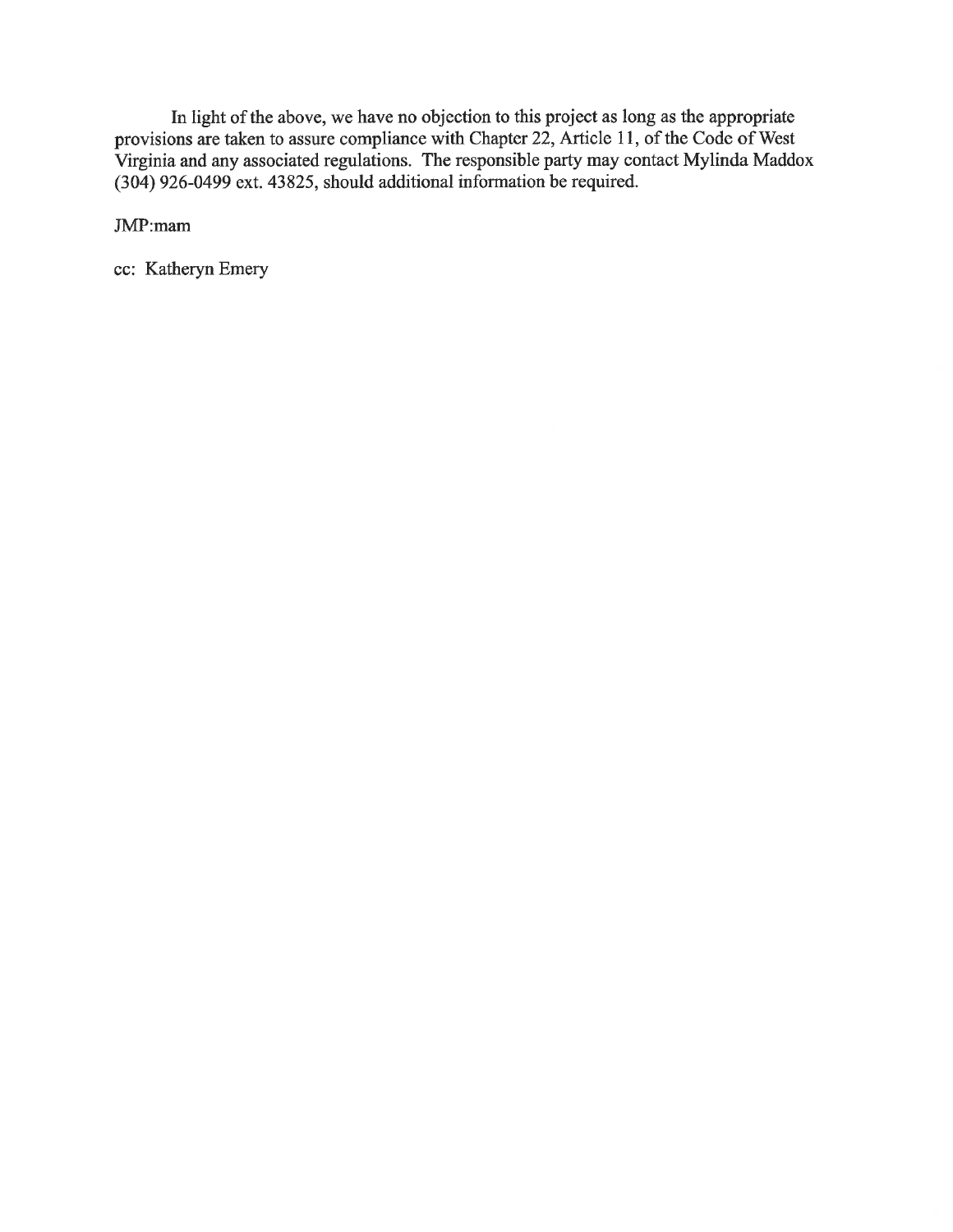

west virginia department of environmental protection

Office of Abandoned Mine Lands & Reclamation 601 57th Street SE Charleston, WV 25304

Harold D. Ward, Cabinet Secretary dep.wv.gov

## **MEMORANDUM**

| To:          | Stephanie Hickerson, P.E., Manager<br><b>Infrastructure and Capacity Development</b>            |  |  |  |  |  |
|--------------|-------------------------------------------------------------------------------------------------|--|--|--|--|--|
| <b>From:</b> | Roger A. Earle, P.E., Waterline Coordinator RAE<br>Office of Abandoned Mine Lands & Reclamation |  |  |  |  |  |
| <b>Date:</b> | June 14, 2022                                                                                   |  |  |  |  |  |
| Subject:     | Mason County PSD - Apple Grove Extension<br><b>IJDC</b> Preliminary Application: 2022W-2143     |  |  |  |  |  |

This application would most likely not be eligible for AML funds because there are no known AML sites in this project area.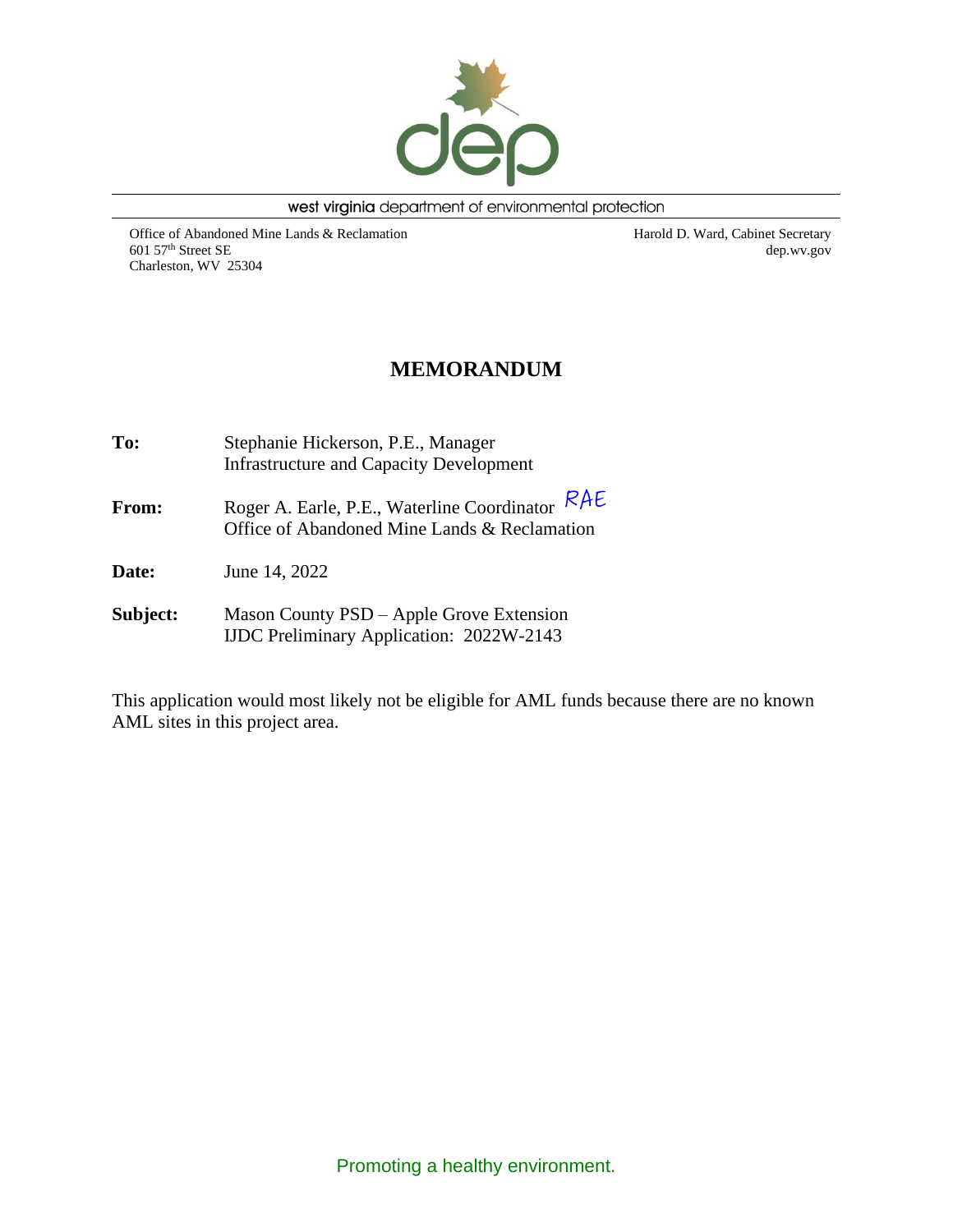# **OEHS District Review for Infrastructure Council Water Projects**

|                 | Water System:   Mason Co PSD – Crab Creek   | IJDC Number: $\vert$ 2022W-2143 |                           |
|-----------------|---------------------------------------------|---------------------------------|---------------------------|
|                 | Project Description:   Apple Grove area Ext |                                 | Review by:   J.D. Douglas |
| County:   Mason |                                             |                                 | Date: 06/06/2022          |

| No. | <b>Review Criteria</b>                                                                                       | Yes | N <sub>0</sub> | N/A | <b>Comments (Especially if No is indicated or</b><br>providing a DWTRF score) |
|-----|--------------------------------------------------------------------------------------------------------------|-----|----------------|-----|-------------------------------------------------------------------------------|
| 1.  | Does the district agree that the project scope seems<br>to be the most feasible solution?                    | X   |                |     |                                                                               |
| 2.  | Is this the most practical project to correct the<br>problem stated in the application?                      | X   |                |     |                                                                               |
| 3.  | Does the project solve the major operation<br>maintenance problems in the water system?                      |     | X              |     | Project is an extension to a small number of<br>homes.                        |
| 4.  | Does the project eliminate deficiencies noted in the<br>sanitary survey?                                     |     | X              |     | Project is an extension to a small number of<br>homes.                        |
| 5.  | Should these improvements be made to this system<br>versus another system that could serve the same<br>area? | X   |                |     |                                                                               |
| 6.  | The application has an alternative in it evaluating<br>the most likely consolidation option?                 |     | X              |     | No other alternatives presented other than do<br>nothing.                     |
| 7.  | Do you agree with the need statement for the<br>project?                                                     | X   |                |     |                                                                               |
| 8.  | Has the engineer included all justification (that you<br>are aware of) in the project application?           | X   |                |     |                                                                               |
| 9.  | Is the management of the water system capable of<br>completing this project?                                 | X   |                |     |                                                                               |
| 10. | Other comments                                                                                               |     |                |     |                                                                               |

S:\ENGCOMON\I & CD\Infrastructure Council\Water\2022\Applications\006 June\Mason County PSD 2022W-2143\Information\District reviews of IJDC water projects\_Mason Co PSD Apple Grove Ext 2022W-2143.doc Page 1 of 2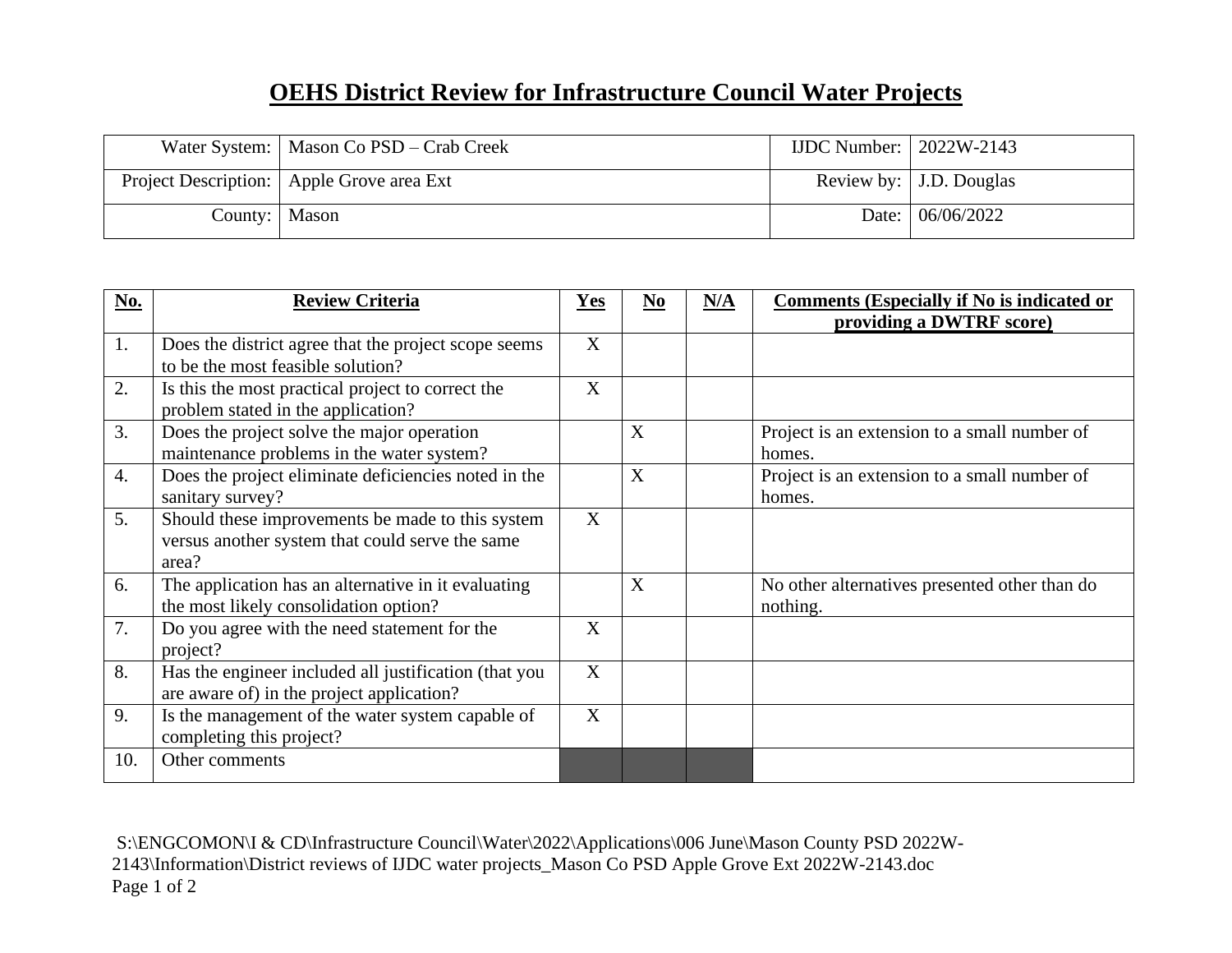| No. | <b>Review Criteria</b>                                                                                                                                                 | Yes | $\underline{\mathbf{N}\mathbf{0}}$ | N/A | <b>Comments (Especially if No is indicated or</b><br>providing a DWTRF score) |
|-----|------------------------------------------------------------------------------------------------------------------------------------------------------------------------|-----|------------------------------------|-----|-------------------------------------------------------------------------------|
| 11. | For new projects or projects with revised scope<br>provide DWTRF Priority Ranking Public Health<br>Score (Indicate score in the comments section with<br>explanation)? |     |                                    |     |                                                                               |
| 12. | For new projects or projects with revised scope<br>provide DWTRF Priority Ranking Compliance<br>Score (Indicate score in the comments section with<br>explanation)?    |     |                                    |     |                                                                               |
| 13. |                                                                                                                                                                        |     |                                    |     |                                                                               |
| 14. |                                                                                                                                                                        |     |                                    |     |                                                                               |